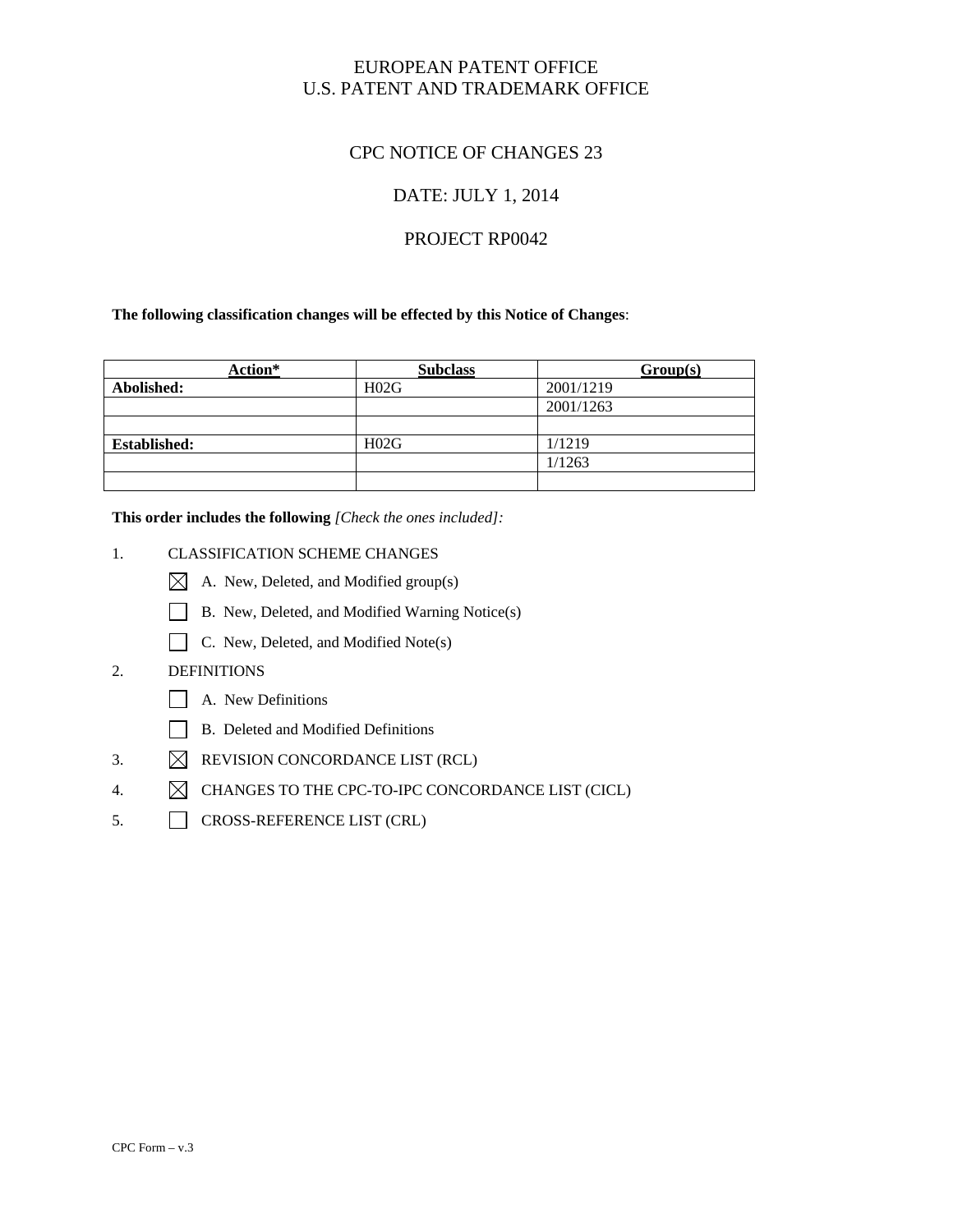#### CPC NOTICE OF CHANGES 23

### DATE: JULY 1, 2014

### PROJECT RP0042

#### 1. CLASSIFICATION SCHEME CHANGES

#### A. New, Deleted, and Modified group(s)

### **SUBCLASS H02G - INSTALLATION OF ELECTRIC CABLES OR LINES, OR OF COMBINED OPTICAL AND ELECTRIC CABLES OR LINES**

| Type* | <b>Symbol</b>  | <b>Indent Level</b> | <b>Title</b>                               |
|-------|----------------|---------------------|--------------------------------------------|
|       | H02G 1/1217    |                     |                                            |
|       | H02G 1/1219    |                     | {making a transverse and longitudinal cut} |
|       | H02G 1/126     |                     |                                            |
|       | H02G 1/1263    |                     | {making a transverse and longitudinal cut} |
|       | H02G 2001/1219 |                     |                                            |
|       | H02G 2001/1263 |                     |                                            |

 $D =$  deleted entries,  $U =$  entries that are unchanged, but presented in order to show the hierarchy of the scheme to simplify understanding  $*N$  = new entries, C = entries with modified file scope, M = subclasses or groups do not impact the file scope,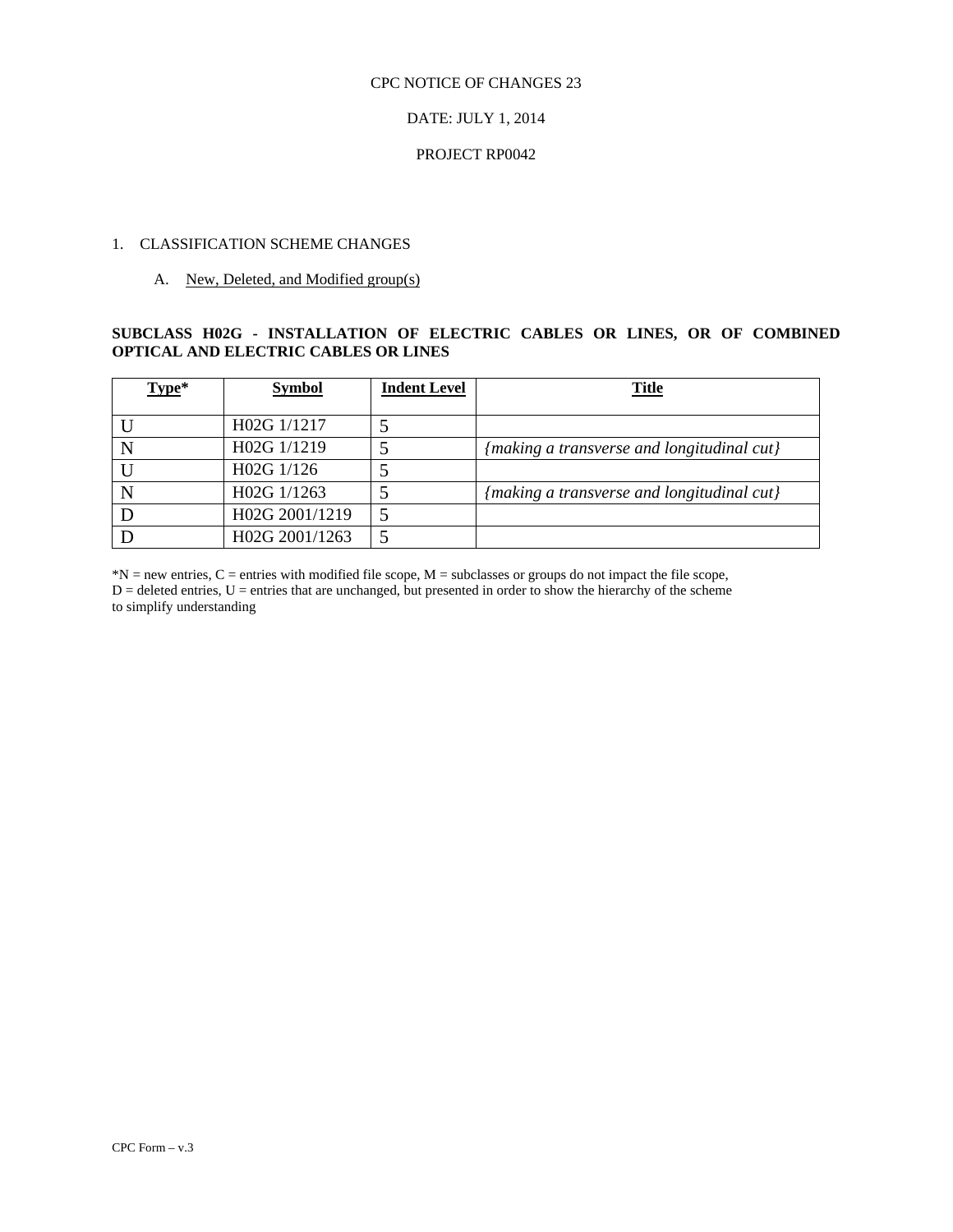### DATE: JULY 1, 2014

### PROJECT RP0042

# 3. REVISION CONCORDANCE LIST (RCL)

| <b>From CPC Symbol</b> | <b>To CPC Symbol</b> |
|------------------------|----------------------|
| H02G2001/1219          | H02G1/1219           |
| H02G2001/1263          | H02G1/1263           |